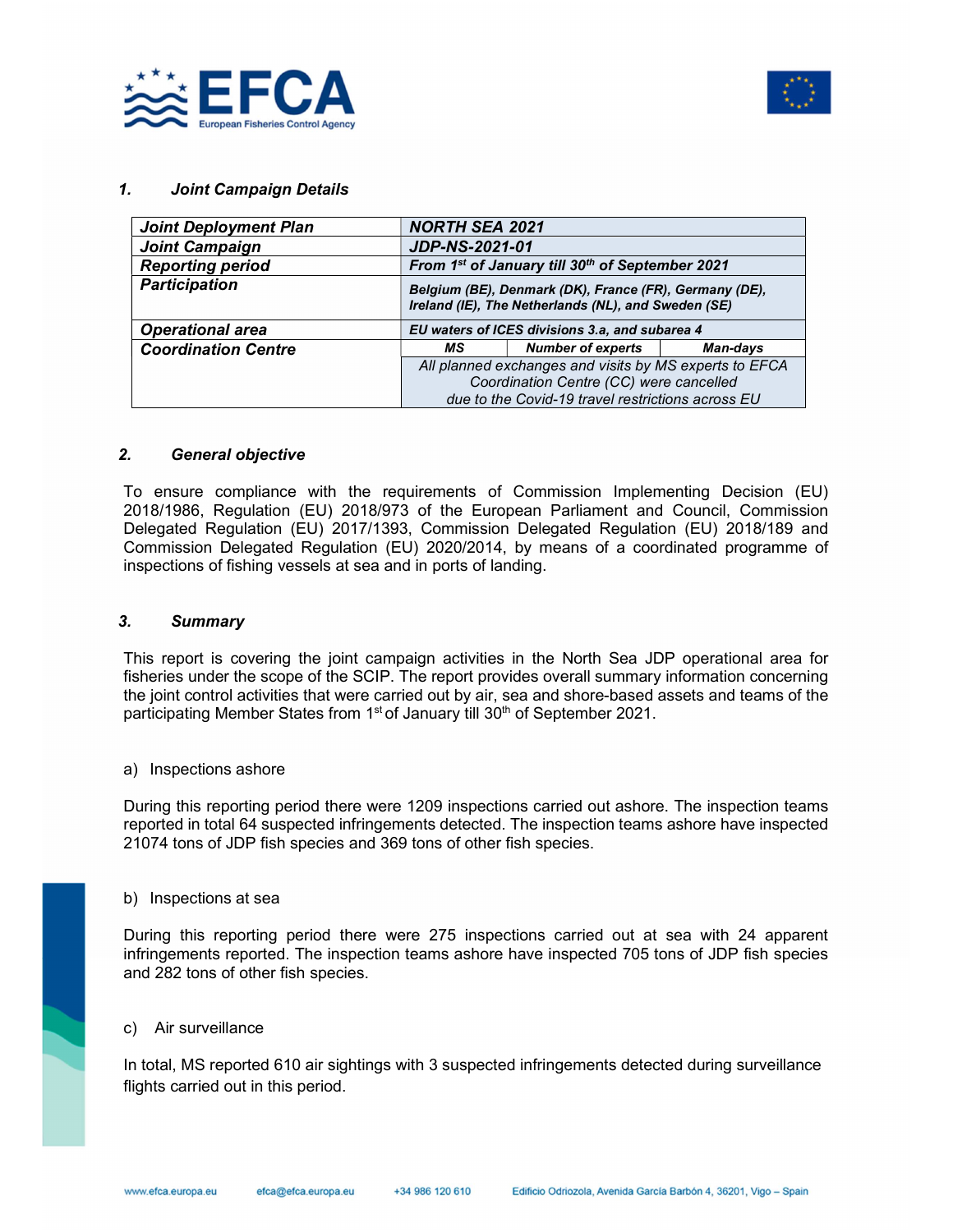## ANNEX

# JDP-NS-2021-01 ACTIVITY RECORDS FOR THE REPORTING PERIOD<sup>1</sup>

|               | <b>FPV</b>       |                           | Aircraft                 | <b>Exchanges of Inspectors</b> |                    |                             |                           |
|---------------|------------------|---------------------------|--------------------------|--------------------------------|--------------------|-----------------------------|---------------------------|
| <b>MS</b>     | Days at sea      |                           |                          | Joint Teams at sea             |                    | Mixed Teams ashore          |                           |
|               | <b>Committed</b> | (Days with<br>$events2$ ) | No. of<br><b>Flights</b> | Man-days<br><b>Deployed</b>    | Man-days<br>Hosted | Man-days<br><b>Deployed</b> | Man-days<br><b>Hosted</b> |
| <b>MS</b>     | 534              | 80                        | 95                       | ∩                              | -                  | -                           |                           |
| <b>EFCA</b>   | 22               | $\overline{\phantom{0}}$  | $\overline{\phantom{0}}$ | $\overline{\phantom{0}}$       | 2                  | -                           |                           |
| <b>TOTALS</b> | 556              | 80                        | 95                       | າ                              | $\mathbf{2}$       |                             |                           |

# A. DEPLOYED CONTROL MEANS

# B. JOINT CONTROL ACTIVITIES CARRIED OUT

|                        |                                       | <b>TOTAL</b> |
|------------------------|---------------------------------------|--------------|
| <b>SURVEILLANCE</b>    | Sightings reported by aircraft        | 610          |
|                        | Sightings reported by FPV             | 1402         |
|                        | Number of inspections by FPV          | 275          |
| <b>SEA ACTIVITIES</b>  | Number of targeted inspections by FPV | 30           |
|                        | Number of inspections in MS           | 1209         |
| <b>LAND ACTIVITIES</b> | Number of targeted inspections in MS  | 136          |

# C. RESULTS OF CONTROL ACTIVITIES

|             |                                                         | <b>TOTAL</b> |
|-------------|---------------------------------------------------------|--------------|
| <b>SEA</b>  | Number of F/V inspected by FS                           | 275          |
|             | Number of F/V with detected apparent infringement       | <b>22</b>    |
|             | % of inspected F/V with apparent detected infringement  | 8.0          |
|             | Total number of apparent infringements detected         | 24           |
|             | Total number of targeted inspections                    | 30           |
|             | Total number of targeted inspections with infringements | 1            |
| <b>LAND</b> | Number of F/V inspected by FS                           | 1209         |
|             | Number of F/V with detected apparent infringement       | 60           |
|             | % of inspected F/V with apparent detected infringement  | 4.96         |
|             | Total number of apparent infringements detected         | 64           |
|             | Total number of targeted inspections                    | 136          |

<sup>1</sup> As reported in daily SITREP to CCiC

 $^2$  for associated FPV the day at sea information is provided on a basis of the count of the total of days at sea with at least one event (sighting, inspection) that was carried out by associated patrol vessels during the reporting period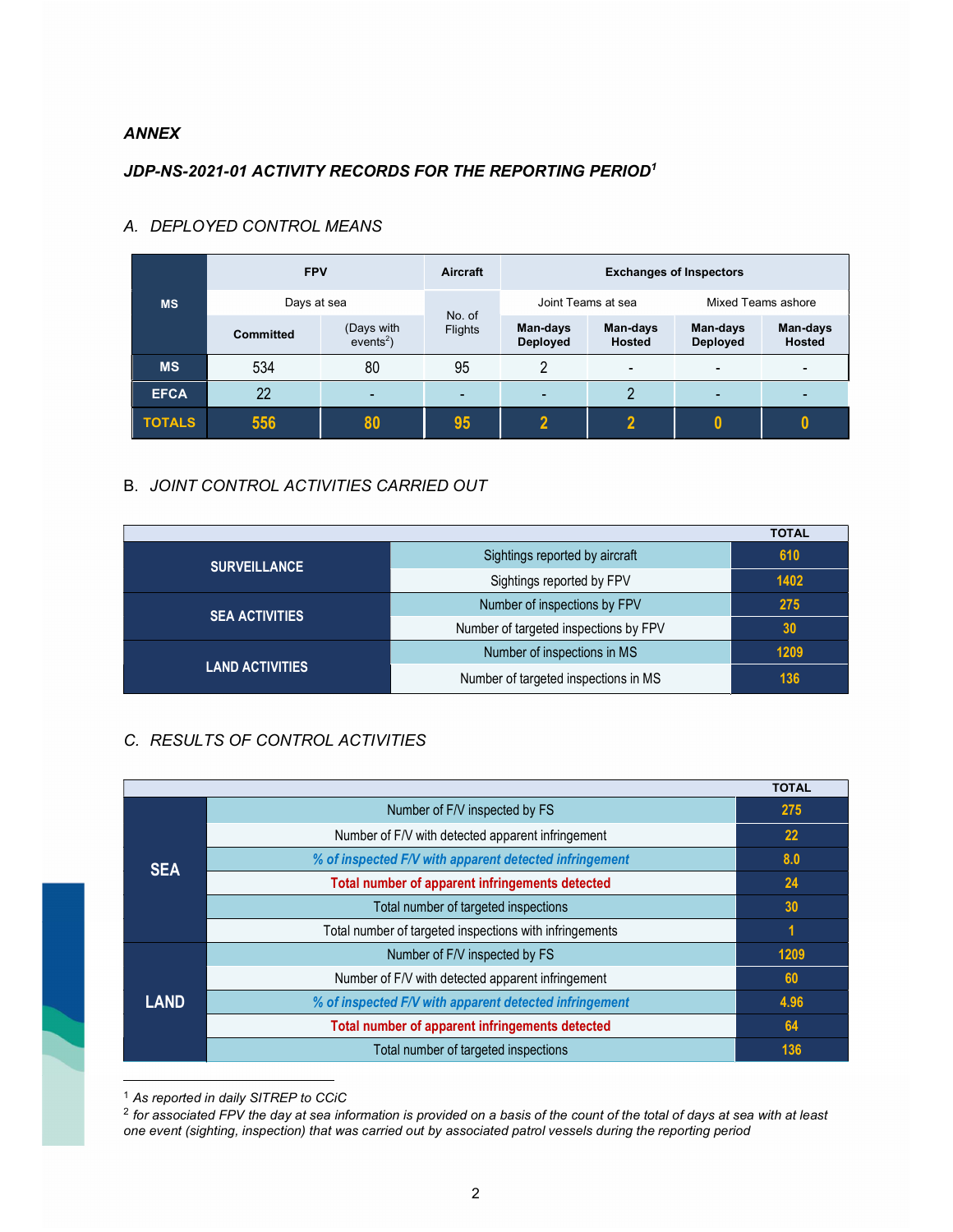|      | Total number of targeted inspections with infringements |  |
|------|---------------------------------------------------------|--|
| AIR. | Total number of apparent infringements detected         |  |

# D. TYPE OF INFRINGEMENTS DETECTED DURING THE JOINT CONTROL OPERATIONS

|     |                                                                                                                                                                                                                                                                                                                                      | <b>TOTALS</b>  |
|-----|--------------------------------------------------------------------------------------------------------------------------------------------------------------------------------------------------------------------------------------------------------------------------------------------------------------------------------------|----------------|
| 01  | Not fulfilling of obligations to record and report catch or catch related data, including data to be transmitted by<br>satellite vessel monitoring system                                                                                                                                                                            | 51             |
| 011 | Failure to respect Effort Control Regime                                                                                                                                                                                                                                                                                             |                |
| 012 | Failure to comply with rules regarding transhipment or operations involving 2 or more vessels                                                                                                                                                                                                                                        |                |
| 013 | Falsifying logbook, landing decs, sales notes, transfer declaration, transport docs or failure to keep or submit these documents,<br>as required                                                                                                                                                                                     | 37             |
| 014 | Tampering with VMS or non-functioning VMS                                                                                                                                                                                                                                                                                            |                |
| 015 | Operate without VMS, ERS or AIS system                                                                                                                                                                                                                                                                                               | 7              |
| 016 | Failure to comply with notification provisions (Exit, Entry, landings, transhipments, catches, pre-notification, etc.)                                                                                                                                                                                                               | 7              |
| 02  | Use of prohibited or non-compliant gear according to EU legislation                                                                                                                                                                                                                                                                  | 12             |
| 021 | Use of prohibited or non-compliant fishing gear                                                                                                                                                                                                                                                                                      | 12             |
| 022 | Use of prohibited fishing method                                                                                                                                                                                                                                                                                                     |                |
| 03  | Falsification or concealing of markings, identity, or registration                                                                                                                                                                                                                                                                   | 4              |
| 031 | Falsifying, deleting, or concealing the markings, identity, or registration of a fishing vessel                                                                                                                                                                                                                                      |                |
| 032 | Fishing gear with incorrect or no marks                                                                                                                                                                                                                                                                                              | 4              |
| 04  | Concealing, tampering or disposal of evidence                                                                                                                                                                                                                                                                                        |                |
| 041 | Concealing, tampering or disposal of evidence relating to an investigation                                                                                                                                                                                                                                                           |                |
| 05  | Taking on board, transhipping, or landing of undersized fish                                                                                                                                                                                                                                                                         | 1              |
| 051 | Taking on board, transhipping, or landing of undersized fish in contravention of the legislation in force                                                                                                                                                                                                                            | 1              |
| 07  | Fishing without a valid licence, authorisation, or permit                                                                                                                                                                                                                                                                            | 1              |
| 071 | Fishing without a valid licence, fishing permit or authorisation or with falsified documentation                                                                                                                                                                                                                                     | 1              |
| 08  | Fishing in closed area, closed season or without quota                                                                                                                                                                                                                                                                               | 3              |
| 081 | Fishing in a closed area, closed season or beyond a close depth.                                                                                                                                                                                                                                                                     | 3              |
| 082 | Fishing without or after attainment of a quota                                                                                                                                                                                                                                                                                       |                |
| 09  | Directed fishing for a stock which is subject to a moratorium or for which fishing is prohibited                                                                                                                                                                                                                                     |                |
| 091 | Directed fishing for or retaining species subject to moratorium or for which fishing is prohibited                                                                                                                                                                                                                                   |                |
| 10  | <b>Obstruction of work of inspectors</b>                                                                                                                                                                                                                                                                                             | 3              |
| 101 | Obstructing, intimidating, interfering with or otherwise preventing an official whilst conducting an inspection                                                                                                                                                                                                                      |                |
| 102 | Absence or inappropriate pilot ladder                                                                                                                                                                                                                                                                                                | 2              |
| 103 | Obstructing, intimidating, interfering with or otherwise preventing the work of observers                                                                                                                                                                                                                                            | 1              |
| 11  | Transhipping to or participating in joint fishing operations with, support or re-supply of fishing vessels identified as<br>having engaged in IUU fishing                                                                                                                                                                            | ٠              |
| 111 | Transhipping to or participating in joint fishing operations with, support or re-supply of fishing vessels identified as having<br>engaged in IUU fishing under Regulation (EC) No 1005/2008, in particular those included in the Union IUU vessel list or in the<br>IUU vessel list of a regional fisheries management organisation |                |
| 12  | Use of a fishing vessel without nationality and that is therefore a stateless vessel in accordance with international law                                                                                                                                                                                                            | ٠              |
| 121 | Use of a fishing vessel with not nationality and that is therefore a stateless vessel in accordance with international law                                                                                                                                                                                                           | $\blacksquare$ |

i.